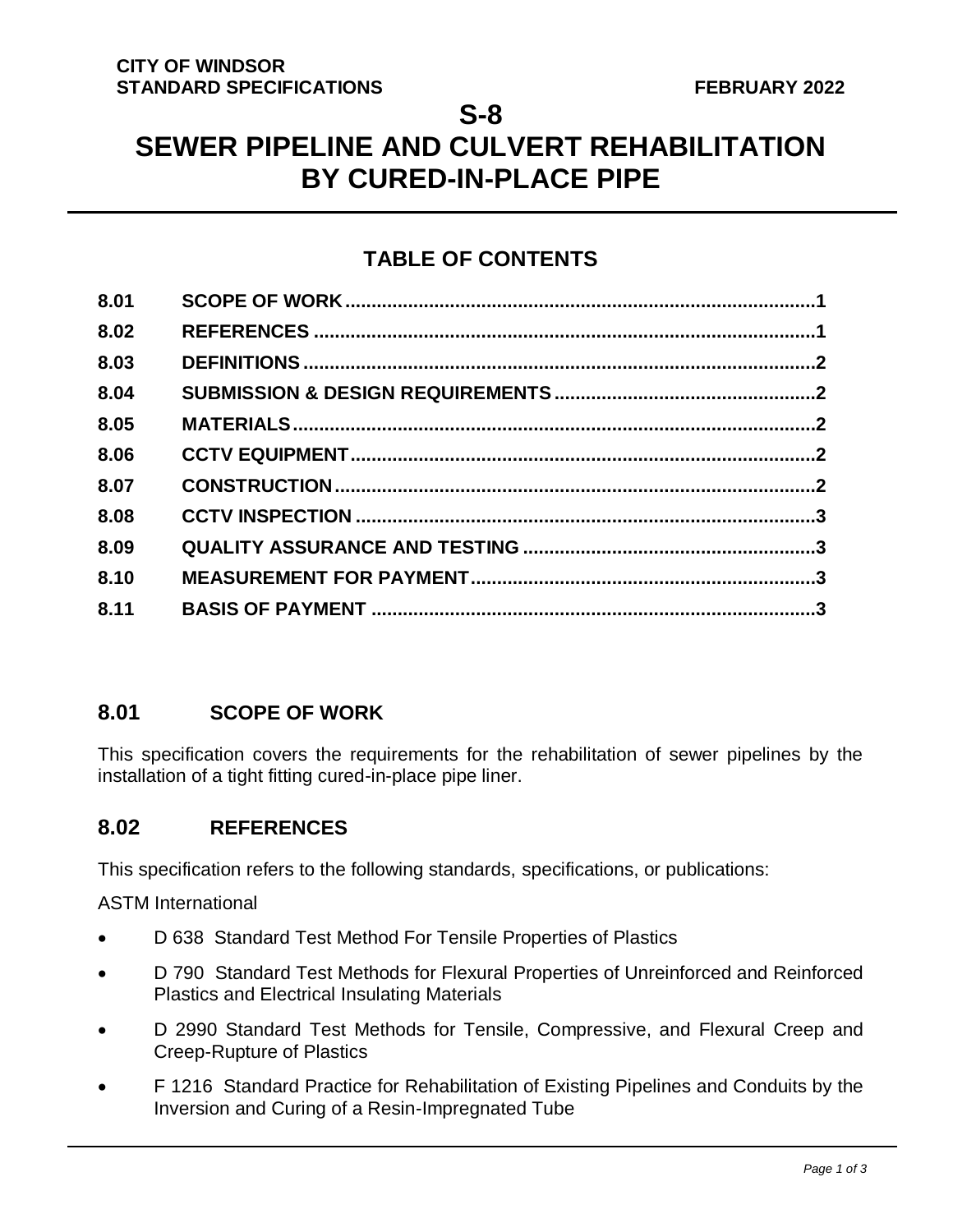**S-8**

#### **SEWER PIPELINE AND CULVERT REHABILITATION BY CURED IN PLACE PIPE**

- F 1743 Standard Practice for the Rehabilitation of Existing Pipelines and Conduits by Pulled-in –Place Installation of Cured-in-Place Thermosetting Resin Pipe (CIPP)
- S-32
- OPSS.MUNI 460

## <span id="page-1-0"></span>**8.03 DEFINITIONS**

For the purpose of this specification, the following definitions apply:

- a) **Cured-In-Place Pipe (CIPP)** Lining means the rehabilitation of sewers and watermains by installation of a CIPP liner system within an existing pipe.
- b) **Engineer** means a professional engineer licensed by the Professional Engineers Ontario to practice in the Province of Ontario.
- c) **Resin** means a general purpose, unsaturated, styrene-based, thermoset resin and catalyst system or an epoxy resin and hardener that is compatible with the inversion process.

#### <span id="page-1-1"></span>**8.04 SUBMISSION & DESIGN REQUIREMENTS**

Submission requirements shall be in accordance with OPSS.MUNI 460.

#### <span id="page-1-2"></span>**8.05 MATERIALS**

Material requirements shall be in accordance with OPSS.MUNI 460.

#### <span id="page-1-3"></span>**8.06 CCTV EQUIPMENT**

Equipment requirements shall be in accordance with City of Windsor S-32 CCTV Sewer Inspection.

#### <span id="page-1-4"></span>**8.07 CONSTRUCTION**

Construction requirements shall be in accordance with OPSS.MUNI 460. All lateral connections to the mainline sewer must have top hats or tee liners installed to a minimum of 250mm from the mainline sewer into the lateral pipe. The lateral connection top hats or tee liners installation will be undertaken immediately after the mainline sewer lining is completed.